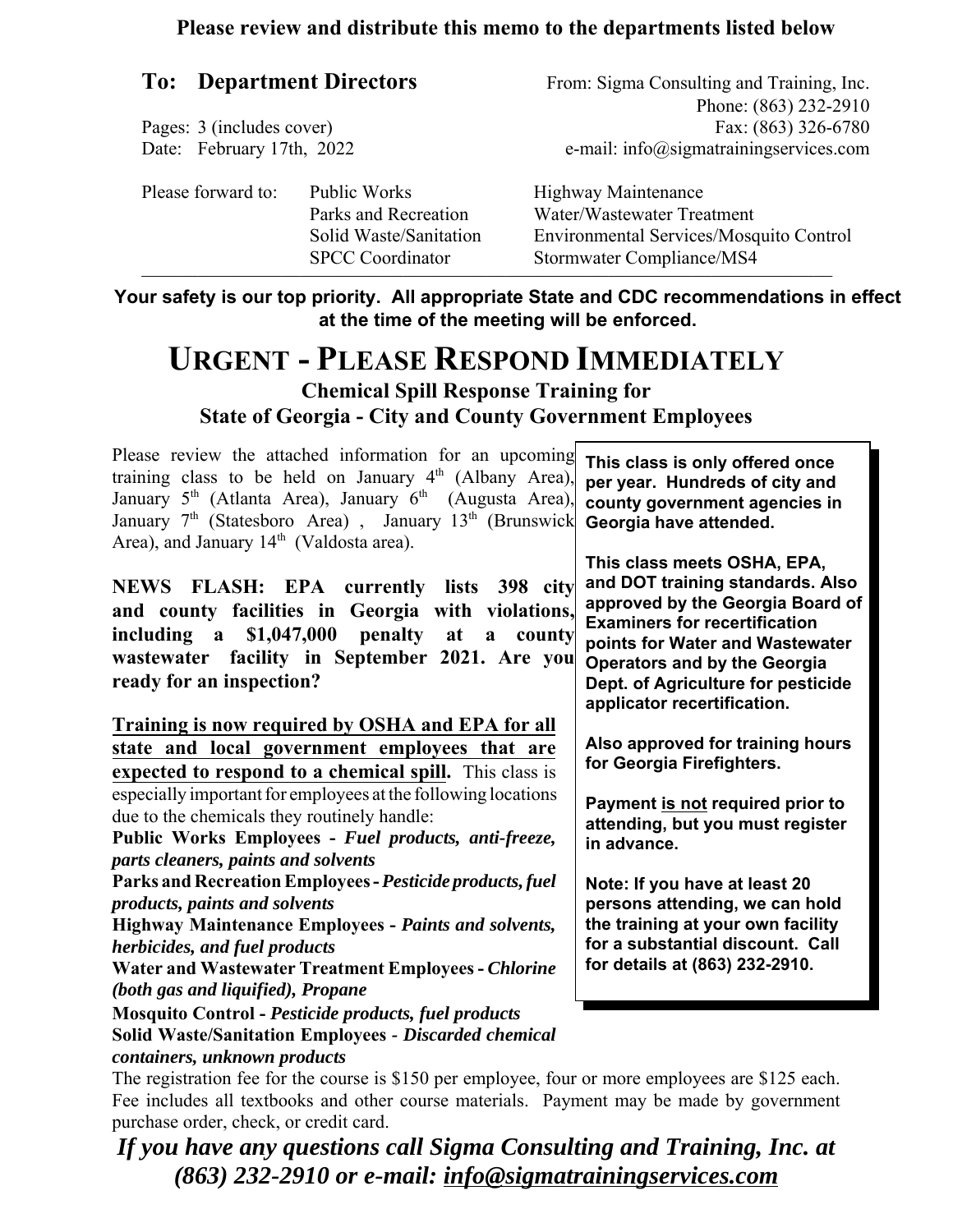# Georgia - City and County Government Employees Chemical Spill Response Training

Due to many requests we are offering a Make p Class on Wednesday, March 10th for the many students that were unable to attend on January 5th, 2022

**It's not a matter of** *if* **a chemical spill is going to occur, it's just a matter of** *when!* Chemical handling is a requirement for many jobs in government service. From the variety of paints, solvents, and pesticides, to the fuel products we use everyday. Think about the products we transport on public highways. Even the gasoline or diesel fuel in your vehicle may become spilled in a traffic accident. *Part of being a good manager is making sure things go right on the job, and being prepared in case they*

**Approved by the Georgia Board of Licensing for Recertification Points for Water and Wastewater Operators, and by the GA Dept. Of Agriculture for pesticide applicator recertification.** 

**Also approved for training hours for Georgia Firefighters.**

.................................

### **Do you know the rules?**

Last year alone, there were over 34,000 spills large enough to require reporting to the federal government. Failure to make the necessary notifications can result in substantial fines. *Fuel products require reporting in some situations if only one drop is spilled*. Do you know what they are?

**A hardware store was fined \$20 million in 2021 for improper disposal of paint products. Do you know the rules that apply to you?**

**An employee placed a zip tie on a fuel dispenser handle and resulted in a \$90,000 fine. Do you know the requirements for fuel tank systems.**

**EPA issued a \$66,000 fine for simply not reporting a chlorine leak. Do you know when you have to notify authorities?**

OSHA and EPA strictly regulates who can respond to chemical releases. Without spill response training, your employees will not be allowed to assist you in cleaning up a chemical spill.

The majority of all spills are less than 50 gallons, yet can be more than \$10,000 to clean up when using an environmental contractor. Most cities and counties have all the necessary equipment, but employees *must* have the proper training

*don't.*

Trained employees can respond in a matter of minutes, instead of hours that most environmental contractors require to get to your site.

Sigma Consulting and Training, Inc., is offering chemical spill response training in your area to prepare your employees to respond to an emergency. The training satisfies the OSHA requirements for emergency responders, and includes eight hours of training covering: Spill response procedures, decontamination, personal protective equipment, respiratory protection, chemical storage and handling, and more.

Registration fee for the course is \$150 per employee, four or more employees are \$125 each. This includes textbooks and handout materials. Laminated wallet card and certificate of training will be provided after the course.

*The course instructor is a nationally recognized speaker and has trained employees from more than 300 companies, along with federal, state, and local agencies. These include the U.S. Army and Navy, Kennedy Space Center, and U.S. Dept. of Justice. The instructor also meets "Master Trainer" qualifications with the U.S. Dept. of Homeland Security.*

## March 10th, 2022 **Holiday Inn** 3833 Princeton Lakes Ct.

**Register on-line by going to sigmatrainingservices.com or click on the link: [sigmatrainingservices.com](www.sigmatrainingservices.com)** Atlanta, GA 30311

To register by fax: Complete and fax the attached registration form to (863) 326-6780. Confirmation will be faxed back to you upon receipt of your registration.